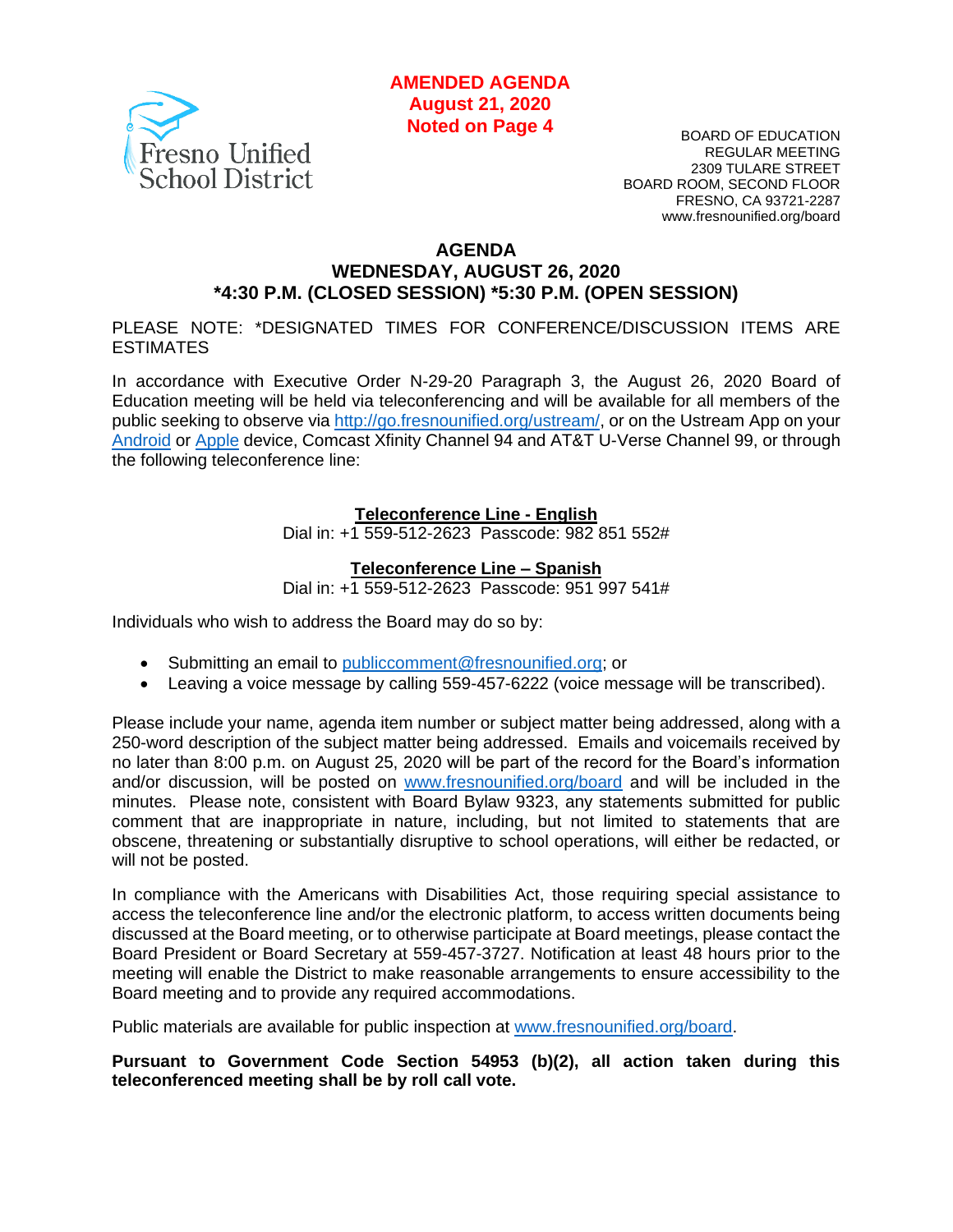**\*4:30 P.M**.

**CALL** Meeting to Order

**OPPORTUNITY** for Public Comment on Closed Session Agenda Items **RECESS** to Cabinet Room for Closed Session to discuss the following:

- 1. Student Expulsions pursuant to Education Code Section 35146.
- 2. Conference with Labor Negotiator (Government Code Section 54957.6); FUSD Negotiator(s): Paul Idsvoog; Employee Organizations(s): FTA, CSEA, Chapter 125, CSEA, Chapter 143, SEIU, Local 521, FASTA/SEIU, Local 521/CTW, CLC, Fresno Unified Building & Construction Trades/FTA; International Association of Machinists and Aerospace Workers (IAMAW), Unrepresented Employees: All Management, Confidential, and Supervisory Employees.
- 3. Public Employee Discipline/Dismissal/Release/Reassignment/Resignation.
- 4. Public Employment/Appointment (Government Code Section 54957).
- 5. Conference with Legal Counsel Anticipated/Pending/Threatened Litigation (Government Code Section 54956.9(d)(2)).
	- a. Potential Case: One (1)
	- b. Mary H. Gonzalez v. Fresno Unified Workers' Compensation Fresno Unified Case No. WC18-0622-1181
	- c. Nancy Huff v. Fresno Unified Workers' Compensation Fresno Unified Case No. 2017-0233

**\*5:30 P.M., RECONVENE** and report action taken during Closed Session, if any.

# **HEAR Report from Superintendent**

# **BOARD/SUPERINTENDENT COMMUNICATION**

# **OPPORTUNITY for Public Comment on Consent Agenda Items**

**ALL CONSENT AGENDA** items are considered routine by the Board of Education and will be enacted by one motion. There will be no separate discussion of items unless a Board member so requests, in which event, the item(s) will be considered following approval of the Consent Agenda.

# **A. CONSENT AGENDA**

# **A-1, APPROVE Personnel List**

Included in the Board binders is the Personnel List, Appendix A, as submitted. The Superintendent recommends approval. Fiscal impact: There is no fiscal impact to the district at this time. Contact person: Paul Idsvoog, telephone 457-3548.

# **A-2, APPROVE Minutes from Prior Meeting**

Included in the Board binders are the draft minutes from the August 12, 2020 Regular Board Meeting. The Superintendent recommends approval. Fiscal impact: There is no fiscal impact to the district at this time. Contact person: Robert G. Nelson, telephone 457-3884.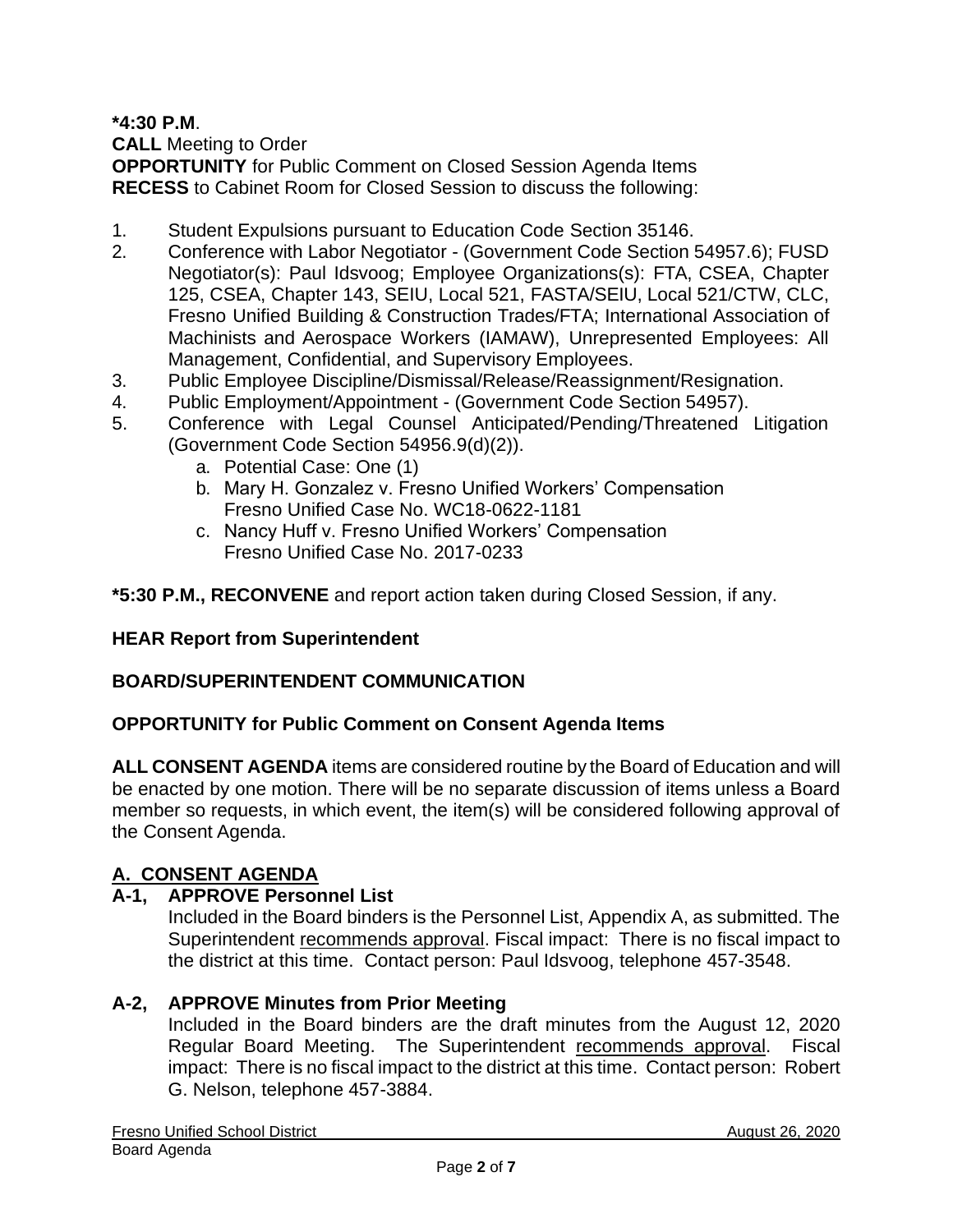# **A. CONSENT AGENDA – continued**

# **A-3, ADOPT Variable Term Waiver**

Included in the Board binders are Variable Term Waivers for Teachers that have exhausted the Provisional Internship Permit (PIP) and the Short-Term Staff Permit (STSP). The Superintendent recommends adoption. Fiscal impact. There is no fiscal impact to the district at this time. Contact person: Paul Idsvoog, telephone 457-3548.

## **A-4, ADOPT Variable Term Waiver for Bilingual, Cross-cultural, Language and Development Authorization**

Included in the Board binders are Variable Term Waiver requests for Natalie Rodriguez, Alma Vargas Lopez, Noemi Rodriguez, Sasah Xiong, Ann Xiong, Sara Topete, Celia Maldonado, Esmeralda Tinoco Perez, and Blanca Saucedo Meza to serve as Dual Immersion Multiple Subject teachers. The Superintendent recommends adoption. Fiscal impact: There is no fiscal impact to the district at this time. Contact person: Paul Idsvoog, telephone 457-3548.

## **A-5, ADOPT Variable Term Waiver for Career Technical Education Credential Holders**

Included in the Board binders is the communication from Fresno County Superintendent of Schools explaining the recommendations for the Variable Term Waiver for Career Technical Education (CTE) Credential holders. The Commission on Teacher Credentialing (CTC) has stated the Preliminary CTE credential holders should be issued a variable term waiver for the English Learner Authorization until the CTE program is completed. The English Learner classes are embedded in the CTE program. Individuals will not have the English Learner authorization stated on their credential document until the CTE program is completed and the clear credential is issued. The Superintendent recommends adoption. Fiscal impact: There is no fiscal impact to the district at this time. Contact person: Paul Idsvoog, telephone 457-3548.

#### **A-6, APPROVE 2020/21 Year Salary Schedules for All Employee Classifications and Prior Years 2012/13 through 2019/20 Certificated Nurses 200 Duty Day Salary Schedules**

Included in the Board binders are the 2020/21 Year Salary Schedules for All Employee Classifications and prior years 2012/13 through 2019/20 for certificated nurses 200 duty day salary schedules. The Superintendent recommends approval. Fiscal impact: There is no fiscal impact to the district at this time. Contact person: Paul Idsvoog, telephone 457-3548.

### **A-7, APPROVE 2020/21 Spring Release Consolidated Application to the California Department of Education**

Included in the Board binders is a budget summary for the Consolidated Application (Con App). The Con App is a tool used by the California Department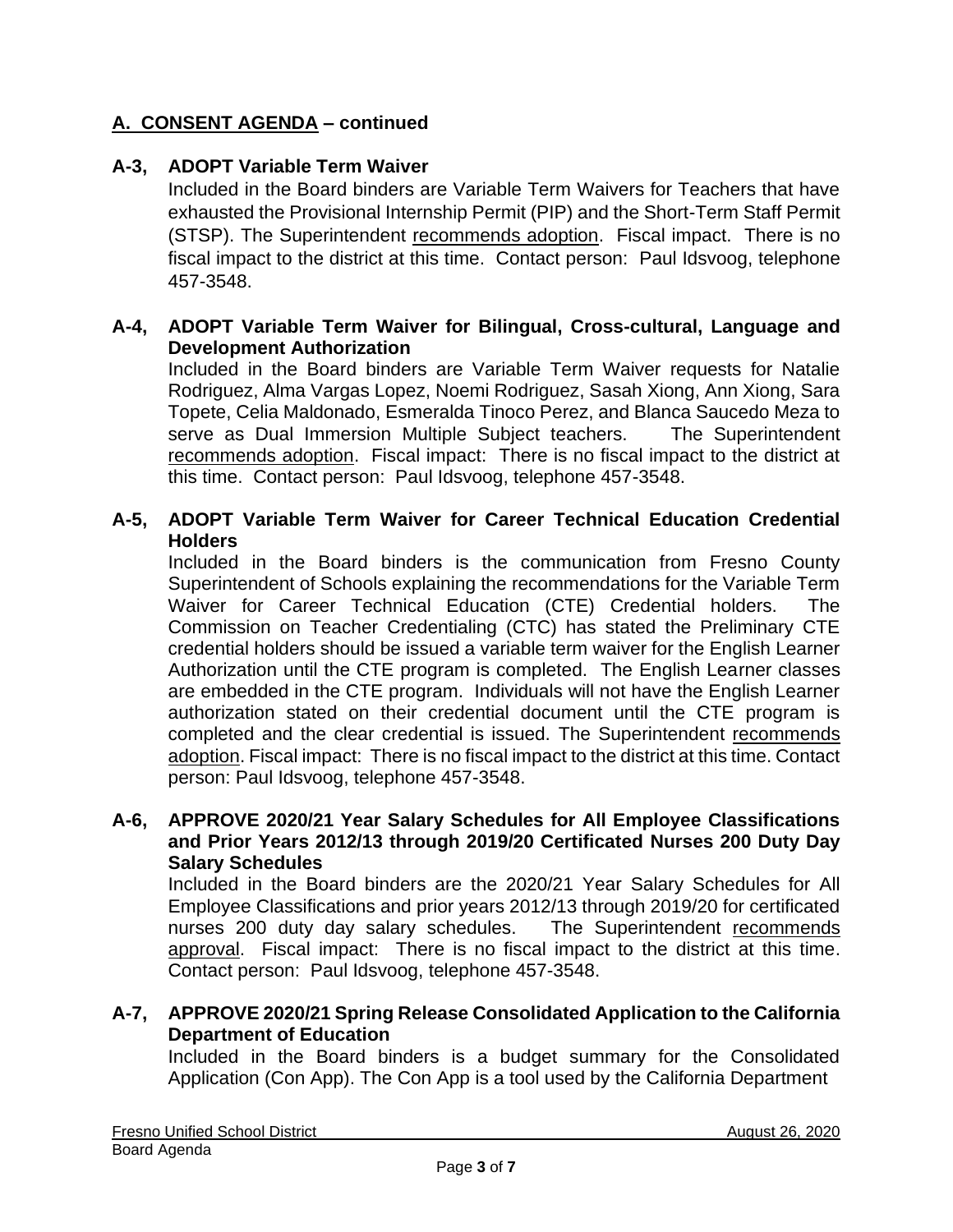# **A. CONSENT AGENDA – continued**

of Education (CDE) to distribute funds from federal programs to school districts across California. The funds received from this application enable the district to serve students through activities described in each School Plan for Student Achievement (SPSA) and in the district's Learning Continuity and Attendance Plan. The Superintendent recommends approval. Fiscal impact: Total funding for categorical programs was included in the 2020/21 Adopted Budget approved by the Board on June 10, 2020. Contact person: Ruth F. Quinto, telephone 457- 6226.

# **A-8, APPROVE Agreement with Fresno County Early Stars Program**

Fresno County Early Stars Program is  $\sim$  S  $^{\circ}$  , esno Unified School District Early Learning Department \$100,000 in a service agreement for the entire project period of July 1, 2019 through June 30, NUME in The Superintendent <u>recommends approval</u>. Fiscal impact: Frequenty Carly Stars Program to provide funding in the amount of \$100,0t. NY Shtact person: Lindsay Sanders, telephone 457-3750.

### **A-9, APPROVE Award of Bid 21-04, McLane High School Career Technical Education (CTE) Classroom Improvements**

Included in the Board binders is information on Bid 21-04, to modify two existing classrooms in McLane High School's Building T (map in binder) to house the Media Arts and Entertainment CTE pathway. The Media Arts and Entertainment classroom will include a digital media lab, video production studio, green room, control room, student collaboration and lecture area, and new HVAC system. The project also includes relocating the Reserve Officer's Training Corps (ROTC) program with improvements to existing classrooms for a separate teaching area, training space, and a supply room. Staff recommends award to the lowest responsive, responsible bidder: Davis Moreno Construction, Inc. (Fresno, California) \$1,257,127. The Superintendent recommends approval. Fiscal impact: \$653,795 is available in the Measure X fund, and \$653,795 is available in the Measure X fund, and \$603,332 in State CTE grant funding has been approved. Contact person: Karin Temple, telephone 457-3134.

# **A-10, APPROVE Fresno County Cradle to Career Partnership**

The Cradle to Career (C2C) Partnership for Fresno County is a community-wide partnership of public, private, nonprofit and philanthropic leaders who are organizing efforts and resources around building a shared community vision that all Fresno County youth will realize success and good health at every age, from cradle to career. The Superintendent recommends approval. Sufficient funds in the amount of \$50,000 are available in the Unrestricted General Fund. Contact person: David Chavez, telephone 457-3566.

# **A-11, APPROVE the Naming of Edison High School Football Field**

Included in the Board binders is a request to name the Edison High School Football Field, Tony Perry Field. The Superintendent recommends approval. Fiscal impact: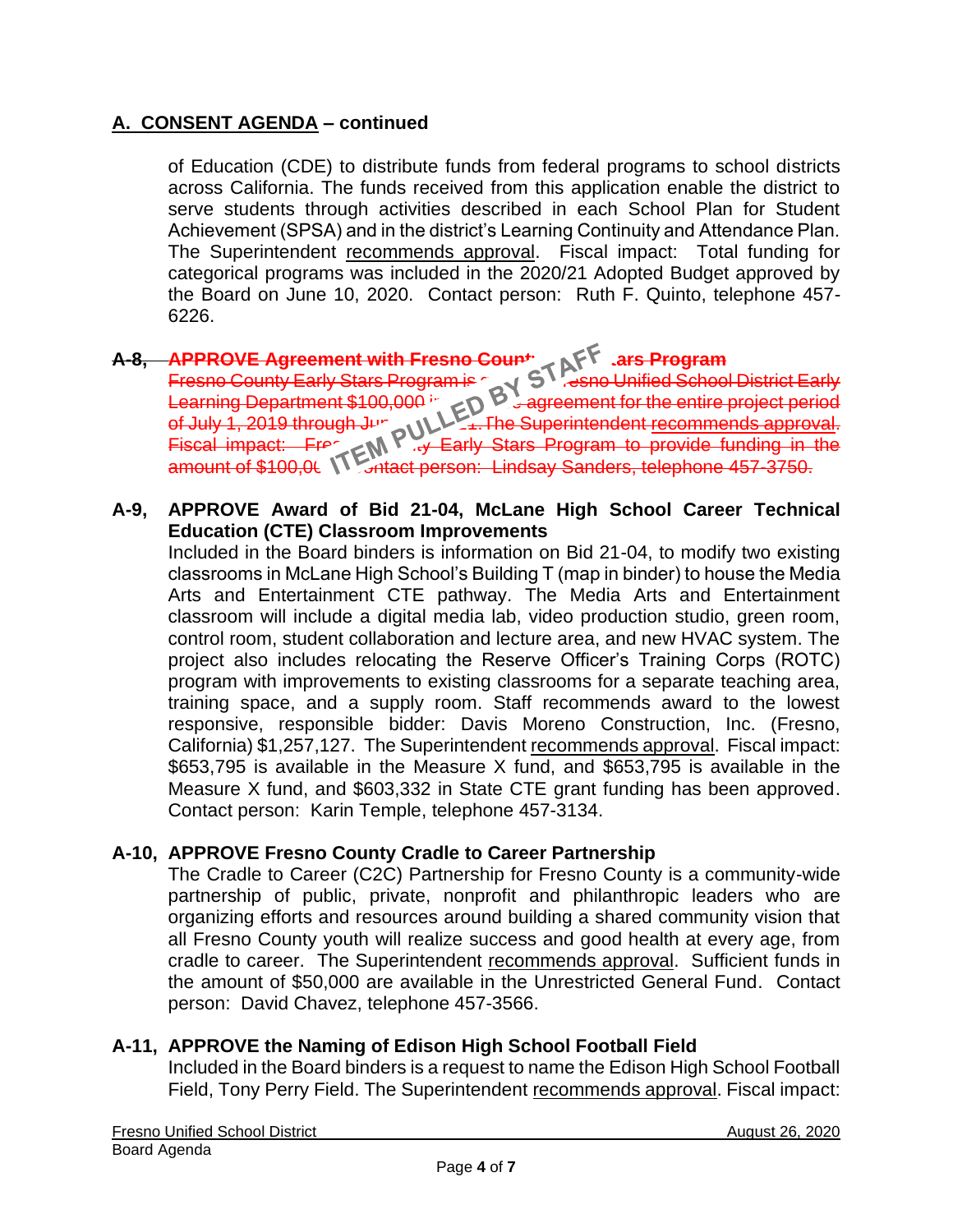# **A. CONSENT AGENDA – continued**

Fiscal impact for signage and other changes to naming the field are currently unknown. Contact person: David Chavez, telephone 457-3566.

# **A-12, DENY Claim GL20-0624-5037**

Included in the Board binders is a Claim for Damages by a minor, case GL20- 0624-5037. The Superintendent recommends the Claim be denied, and the matter referred to the district's Executive Director of Benefits and Risk Management for further handling. Fiscal impact: There is no fiscal impact to the district at this time. Contact person: Ruth F. Quinto, telephone 457-6226.

## **A-13, RATIFY Purchase Orders from June 1, 2020 through June 30, 2020 and Zero Dollar Contracts**

Included in the Board binders is information on purchase orders issued from June 1, 2020 through June 30, 2020. For the reported dates, no purchase orders are identified that may present a potential conflict of interest for an individual Board member. Please be advised that pursuant to Board Bylaw 9270, each individual Board member has a continuing duty to disclose and abstain from voting on any item where the potential for a conflict of interest exists. Also included for ratification is a list of zero-dollar contracts that specify terms but where no funds will be exchanged between Fresno Unified and other entities. The Superintendent recommends ratification. Fiscal impact: Funding is noted on the attached pages. Contact person: Karin Temple, telephone 457-3134.

#### **END OF CONSENT AGENDA (ROLL CALL VOTE)**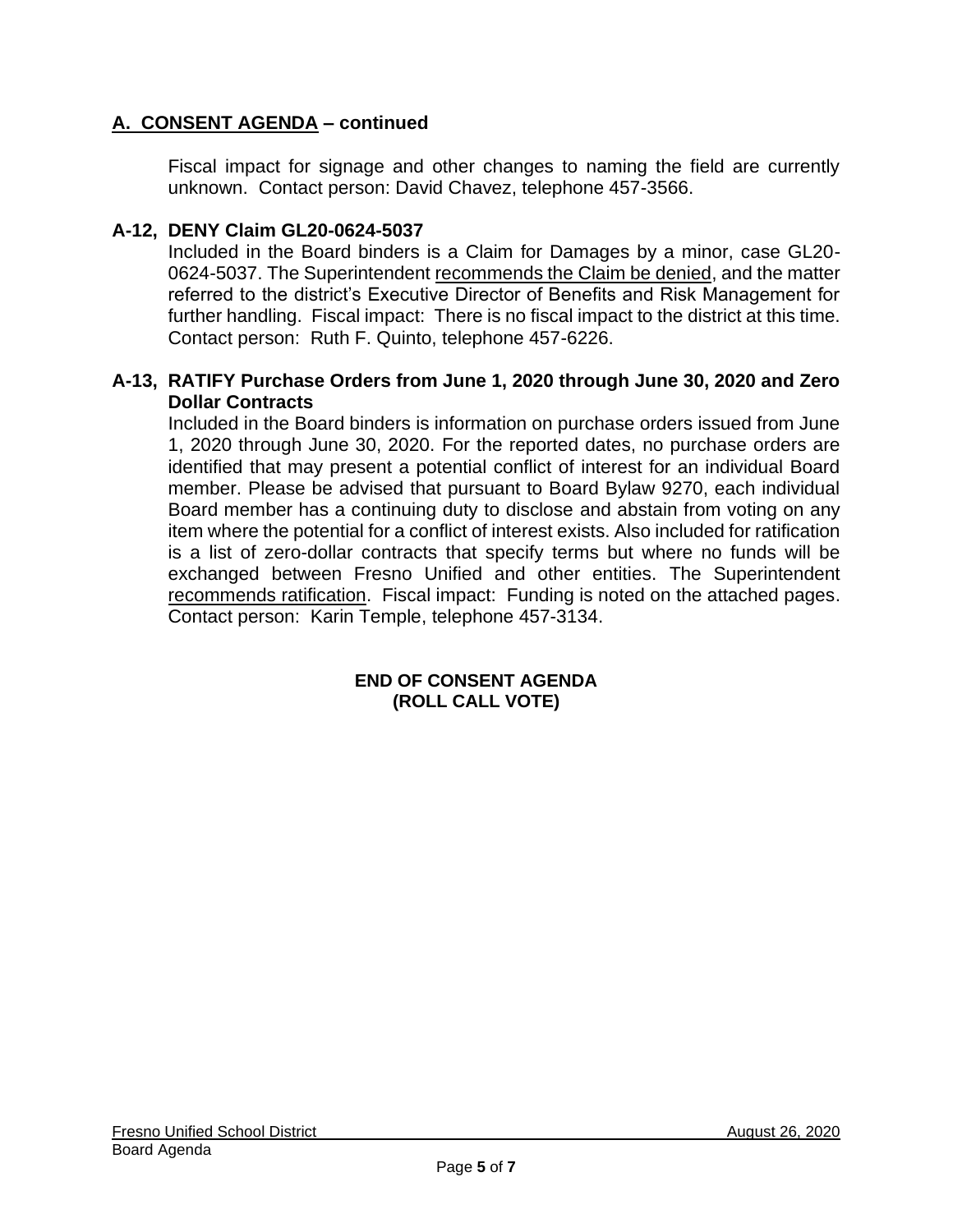# **UNSCHEDULED ORAL COMMUNICATIONS**

In accordance with Executive Order N-29-20 Paragraph 3, the August 26, 2020 Board of Education meeting will be held via teleconferencing. Individuals who wish to address the Board may do so by:

- Submitting an email to [publiccomment@fresnounified.org;](mailto:publiccomment@fresnounified.org) or
- Leaving a voice message by calling 559-457-6222 (voice message will be transcribed).

Please include your name, agenda item number or subject matter being addressed, along with a 250-word description of the subject matter being addressed. Emails and voicemails received by no later than 8:00 p.m. on August 25, 2020 will be part of the record for the Board's information and/or discussion, will be posted on [www.fresnounified.org/board](http://www.fresnounified.org/board) and will be included in the minutes. Please note that consistent with Board Bylaw 9323, any statements submitted for public comment that are inappropriate in nature, including, but not limited to statements that are obscene, threatening or substantially disruptive to school operations, will either be redacted, or will not be posted.

Members of the public with questions on school district issues may submit them in writing. The Board will automatically refer to the Superintendent any formal requests that are brought before them at this time. The appropriate staff member will furnish answers to questions.

# **B. CONFERENCE/DISCUSSION AGENDA**

# **\*6:15 P.M.**

**B-14, PRESENT and DISCUSS Strategic Initiatives to Connect Students, Parents and Families During the 2020/21 School Year**

Staff will present, and the board will have an opportunity to discuss, Fresno Unified School District's strategic initiatives, resources and plans to connect with students, parents and families in 2020/21. Staff will provide information from Information Technology, Equity and Access, Administrative Services and the Instructional Division. Fiscal Impact: There is no fiscal impact to the district at this time. Contact Persons: Kurt Madden 457-3868, Lindsay Sanders 457-3471, Ruth F. Quinto 457- 3471, and Kim Mecum 457-3731.